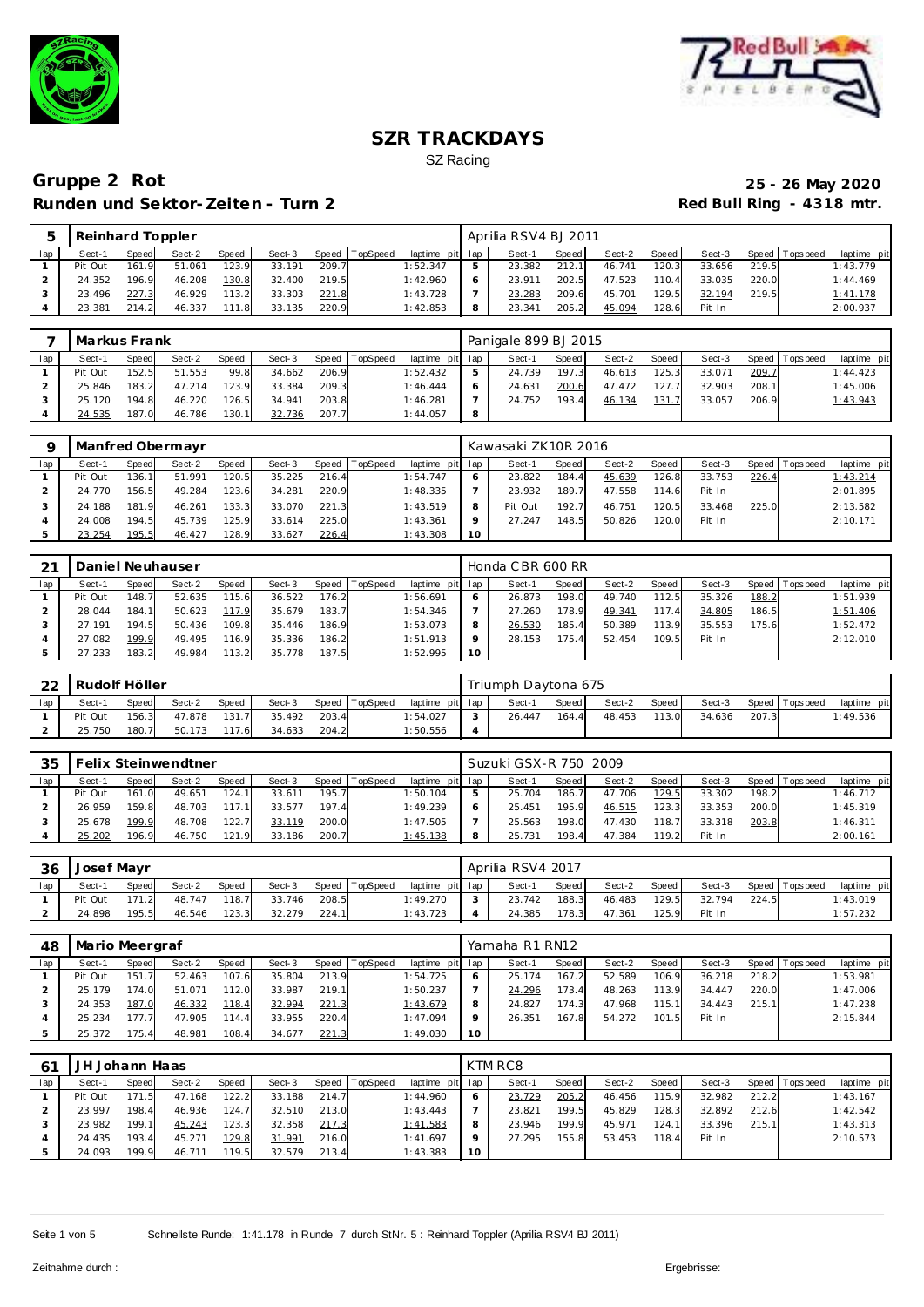



## **Gruppe 2 Rot 25 - 26 May 2020 Runden und Sektor-Zeiten - Turn 2**

| 70  | Günter Rumpf |       |        |       |        |       |          |                 |   | Yamaha R6 2008 |       |        |                    |        |       |                 |             |
|-----|--------------|-------|--------|-------|--------|-------|----------|-----------------|---|----------------|-------|--------|--------------------|--------|-------|-----------------|-------------|
| lap | Sect-1       | Speed | Sect-2 | Speed | Sect-3 | Speed | TopSpeed | laptime pit lap |   | Sect-1         | Speed | Sect-2 | Speed <sub>1</sub> | Sect-3 |       | Speed Tops peed | laptime pit |
|     | Pit Out      | 158.6 | 52.996 | 114.2 | 36.612 | 200.7 |          | 2:01.431        | 5 | 26.693         | 178.3 | 50.102 | 116.9              | 35.340 | 198.5 |                 | 1:52.135    |
|     | 26.790       | 171.5 | 51.367 | 110.2 | 36.212 | 201.5 |          | 1:54.369        |   | 26.045         | 176.9 | 50.587 | 115.1              | 35.555 | 200.7 |                 | 1:52.187    |
|     | 26.425       | 172.6 | 50.213 | 111.8 | 35.607 | 198.5 |          | 1:52.245        |   | 26.422         | 162.4 | 57.868 | 94.9               | Pit In |       |                 | 2:19.218    |
|     | 26.720       | 181.6 | 49.744 | 113.7 | 34.651 | 201.9 |          | 1:51.115        | 8 |                |       |        |                    |        |       |                 |             |

| $\overline{\phantom{a}}$ | Mario Schmid |              |        |              |        |       |                |                 |              | Yamaha R6 2011 |       |        |       |        |       |                |                |
|--------------------------|--------------|--------------|--------|--------------|--------|-------|----------------|-----------------|--------------|----------------|-------|--------|-------|--------|-------|----------------|----------------|
| lap                      | Sect-1       | <b>Speed</b> | Sect-2 | <b>Speed</b> | Sect-3 |       | Speed TopSpeed | laptime pit lap |              | Sect-1         | Speed | Sect-2 | Speed | Sect-3 |       | Speed Topspeed | laptime<br>pit |
|                          | Pit Out      | 150.6        | 59.304 | 111 1        | Pit In |       |                | 2:18.141        | $\mathbf{r}$ | 26.540         | 182.3 | 50.071 | 115.9 | 34.633 | 196.0 |                | 1:51.244       |
|                          | Pit Out      | 160.3        | 50.462 | 115.1        | 35.306 | 187.5 |                | 8:21.988        |              | 26.323         | 170.1 | 52.818 | 97.8  | Pit In |       |                | 2:12.351       |

| 74  | Jürgen Köb |       |        |              |        |       |                  |                 |   | Yamaha R1 2015 |       |        |       |        |       |                   |             |
|-----|------------|-------|--------|--------------|--------|-------|------------------|-----------------|---|----------------|-------|--------|-------|--------|-------|-------------------|-------------|
| lap | Sect-1     | Speed | Sect-2 | <b>Speed</b> | Sect-3 |       | Speed   TopSpeed | laptime pit lap |   | Sect-1         | Speed | Sect-2 | Speed | Sect-3 |       | Speed   Tops peed | laptime pit |
|     | Pit Out    | 156.3 | 50.039 | 126.2        | 34.420 | 224.5 |                  | 1:53.415        |   | 24.329         | 171.2 | 48.063 | 115.9 | 34.115 | 229.8 |                   | 1:46.507    |
|     | 24.525     | 184.4 | 49.559 | 118.7        | 35.382 | 225.9 |                  | 1:49.466        |   | 24.119         | 181.3 | 49.149 | 115.6 | 33.535 | 227.4 |                   | 1:46.803    |
|     | 24.943     | 169.9 | 48.848 | 113.2        | 34.130 | 225.9 |                  | 1:47.921        |   | 23.702         | 193.8 | 46.249 | 125.6 | 33.978 | 225.9 |                   | 1:43.929    |
|     | 24.971     | 176.3 | 47.715 | 127.1        | 34.378 | 225.5 |                  | 1:47.064        | 8 | 24.278         | 189.3 | 47.105 | 114.4 | Pit In |       |                   | 2:00.750    |

| 76  | Markus Klossner |       |        |       |        |       |          |                 |    | Honda CBR 1000 RR 2010 |       |        |         |        |       |                 |             |
|-----|-----------------|-------|--------|-------|--------|-------|----------|-----------------|----|------------------------|-------|--------|---------|--------|-------|-----------------|-------------|
| lap | Sect-1          | Speed | Sect-2 | Speed | Sect-3 | Speed | TopSpeed | laptime pit lap |    | Sect-1                 | Speed | Sect-2 | Speed I | Sect-3 |       | Speed Tops peed | laptime pit |
|     | Pit Out         | 144.9 | 53.001 | 118.4 | 35.035 | 211.4 |          | 1:55.172        |    | 25.439                 | 178.9 | 47.944 | 123.3   | 34.095 | 216.9 |                 | 1:47.478    |
|     | 26.377          | 151.5 | 51.030 | 119.5 | 34.866 | 215.6 |          | 1:52.273        |    | 25.570                 | 174.0 | 48.004 | 112.3   | 35.110 | 215.1 |                 | 1:48.684    |
|     | 25.299          | 176.6 | 48.193 | 116.1 | 34.562 | 215.6 |          | 1:48.054        |    | 25.343                 | 166.5 | 47.737 | 125.9   | 33.681 | 217.3 |                 | 1:46.761    |
|     | 25.399          | 166.7 | 47.925 | 126.5 | 33.998 | 216.0 |          | 1:47.322        |    | 26.035                 | 160.5 | 56.755 | 101.7   | Pit In |       |                 | 2:11.554    |
|     | 25.255          | 165.7 | 48.666 | 125.6 | 33.955 | 216.0 |          | 1:47.876        | 10 |                        |       |        |         |        |       |                 |             |

|     | Simon Zach |              |        |        |        |       |          |                 |   | Yamaha R6 2009 |       |        |       |        |       |                 |             |
|-----|------------|--------------|--------|--------|--------|-------|----------|-----------------|---|----------------|-------|--------|-------|--------|-------|-----------------|-------------|
| lap | Sect-1     | <b>Speed</b> | Sect-2 | Speed  | Sect-3 | Speed | TopSpeed | laptime pit lap |   | Sect-1         | Speed | Sect-2 | Speed | Sect-3 |       | Speed Tops peed | laptime pit |
|     | Pit Out    | 161.9        | 53.725 | 90.5   | Pit In |       |          | 2:14.405        |   | 26.077         | 181.6 | 49.288 | 108.4 | 35.530 | 204.9 |                 | 1:50.895    |
|     | Pit Out    | 168.5        | 51.591 | 101.1  | 36.455 | 203.8 |          | 2:14.474        |   | 26.216         | 181.9 | 49.795 | 109.3 | 35.247 | 205.7 |                 | 1:51.258    |
|     | 27.085     | 167.2        | 51.142 | 105.7  | 35.864 | 204.5 |          | 1:54.091        |   | 25.658         | 184.4 | 48.414 | 113.9 | 34.861 | 205.7 |                 | 1:48.933    |
|     | 27.354     | 169.3        | 49.913 | 108.21 | 35.560 | 205.3 |          | 1:52.827        | 8 | 26.040         | 177.  | 53.407 | 101.1 | Pit In |       |                 | 2:14.911    |

| 8 <sup>1</sup> |         |              | í homas Nothdurfter |       |        |       |                |                 | Honda CBR1000 SC 59 |            |        |       |        |       |                |             |
|----------------|---------|--------------|---------------------|-------|--------|-------|----------------|-----------------|---------------------|------------|--------|-------|--------|-------|----------------|-------------|
| lap            | Sect-1  | <b>Speed</b> | Sect-2              | Speed | Sect-3 |       | Speed TopSpeed | laptime pit lap | Sect-1              | Speed      | Sect-2 | Speed | Sect-3 |       | Speed Topspeed | laptime pit |
|                | Pit Out | 158.4        | 51.924              | 123.9 | 33.719 | 214.7 |                | 1:53.711        | 24.490              | 176.0      | 49.902 | 120.0 | 33.090 | 215.6 |                | 1:47.482    |
|                | 24.419  | 193.4        | 47.612              | 118.2 | 33.699 | 215.1 |                | 1:45.730        | 24.215              | 187.7      | 46.827 | 124.4 | 32.866 | 219.5 |                | 1:43.908    |
|                | 24.284  | 183.8        | 48.113              | 116.9 | 33.309 | 220.4 |                | 1:45.706        | 24.845              | 181<br>- 9 | 46.857 | 124.1 | Pit In |       |                | 2:03.203    |

| 92  |         | Alexander Seiler<br>Speed TopSpeed<br>Speed<br>Sect-2<br>Sect-3<br><b>Speed</b><br>170.1<br>119.7<br>216.4<br>35.318<br>51.457<br>180.4<br>48.840<br>121.1<br>216.9<br>33.741 |        |       |        |       |  |                 |            | Suzuki GSX-R 1000 2018 |       |        |       |        |       |                   |                 |
|-----|---------|-------------------------------------------------------------------------------------------------------------------------------------------------------------------------------|--------|-------|--------|-------|--|-----------------|------------|------------------------|-------|--------|-------|--------|-------|-------------------|-----------------|
| lap | Sect-1  |                                                                                                                                                                               |        |       |        |       |  | laptime pit lap |            | Sect-1                 | Speed | Sect-2 | Speed | Sect-3 |       | Speed   Tops peed | laptime pit     |
|     | Pit Out |                                                                                                                                                                               |        |       |        |       |  | 1:51.820        |            | 24.440                 | 202.1 | 48.365 | 117.4 | 33.477 | 219.1 |                   | <u>1:46.282</u> |
|     | 25.365  |                                                                                                                                                                               |        |       |        |       |  | 1:47.946        | 5          | 25.616                 | 153.6 | 57.368 | 114.9 | Pit In |       |                   | 2:16.737        |
|     | 24.412  | 193.4                                                                                                                                                                         | 48.707 | 119.5 | 33.594 | 217.3 |  | 1:46.713        | $\epsilon$ |                        |       |        |       |        |       |                   |                 |

| 100 | Georg Flukinger |       |        |       |        |       |                |                 |                | <b>BMW 1000 RR</b> |              |        |       |        |       |                 |             |
|-----|-----------------|-------|--------|-------|--------|-------|----------------|-----------------|----------------|--------------------|--------------|--------|-------|--------|-------|-----------------|-------------|
| lap | Sect-1          | Speed | Sect-2 | Speed | Sect-3 |       | Speed TopSpeed | laptime pit lap |                | Sect-1             | <b>Speed</b> | Sect-2 | Speed | Sect-3 |       | Speed Tops peed | laptime pit |
|     | Pit Out         | 155.4 | 53.829 | 114.6 | 35.357 | 215.6 |                | 1:55.680        | $\overline{5}$ | 25.762             | 168.3        | 49.762 | 115.4 | 34.493 | 218.2 |                 | 1:50.017    |
|     | 25.413          | 189.7 | 50.913 | 109.5 | 35.408 | 214.3 |                | 1:51.734        | 6              | 25.062             | 198.8        | 48.035 | 124.1 | 35.032 | 215.6 |                 | 1:48.129    |
|     | 25.382          | 179.2 | 49.607 | 112.3 | 35.497 | 216.0 |                | 1:50.486        |                | 24.718             | 191.7        | 48.209 | 121.1 | 34.759 | 217.7 |                 | 1:47.686    |
|     | 25.218          | 192.4 | 49.889 | 113.7 | 34.819 | 216.9 |                | 1:49.926        | 8              | 25.346             | 193.4        | 52.322 | 105.5 | Pit In |       |                 | 2:07.564    |

|     | 113   Florian Luger |       |        |              |        |       |                |                 |   | <b>BMW 1000RR</b> |       |        |       |        |       |                 |             |
|-----|---------------------|-------|--------|--------------|--------|-------|----------------|-----------------|---|-------------------|-------|--------|-------|--------|-------|-----------------|-------------|
| lap | Sect-1              | Speed | Sect-2 | <b>Speed</b> | Sect-3 |       | Speed TopSpeed | laptime pit lap |   | Sect-1            | Speed | Sect-2 | Speed | Sect-3 |       | Speed Tops peed | laptime pit |
|     | Pit Out             | 133.2 | 51.430 | 112.7        | 34.193 | 227.8 |                | 1:51.796        | 5 | 24.603            | 163.4 | 48.354 | 111.3 | 33.793 | 228.3 |                 | 1:46.750    |
|     | 25.448              | 177.2 | 49.059 | 116.1        | 33.863 | 230.3 |                | 1:48.370        | O | 24.658            | 151.2 | 48.817 | 113.2 | 33.497 | 227.4 |                 | 1:46.972    |
|     | 25.031              | 157.2 | 48.180 | 115.1        | 34.253 | 226.9 |                | 1:47.464        |   | 26.269            | 140.6 | 56.281 | 97.8  | Pit In |       |                 | 2:15.691    |
|     | 25.068              | 143.6 | 48.556 | 113.9        | 33.189 | 225.9 |                | 1:46.813        | 8 |                   |       |        |       |        |       |                 |             |

| 131 | Patrick Reicher |       |        |       |        |       |                |                 |     | BMW S1000RR |       |        |       |        |       |                 |             |
|-----|-----------------|-------|--------|-------|--------|-------|----------------|-----------------|-----|-------------|-------|--------|-------|--------|-------|-----------------|-------------|
| lap | Sect-1          | Speed | Sect-2 | Speed | Sect-3 |       | Speed TopSpeed | laptime pit lap |     | Sect-1      | Speed | Sect-2 | Speed | Sect-3 |       | Speed Tops peed | laptime pit |
|     | Pit Out         | 157.7 | 50.626 | 116.4 | 33.826 | 222.7 |                | 1:51.685        | - 6 | 24.416      | 184.4 | 49.093 | 108.2 | 32.850 | 225.9 |                 | 1:46.359    |
|     | 25.379          | 161.5 | 49.239 | 115.4 | 33.531 | 224.1 |                | 1:48.149        |     | 23.497      | 193.4 | 45.786 | 124.7 | 33.565 | 221.3 |                 | 1:42.848    |
|     | 24.658          | 191.3 | 46.244 | 126.5 | 33.158 | 226.9 |                | 1:44.060        | -8  | 24.004      | 174.0 | 46.928 | 118.2 | 34.645 | 222.7 |                 | 1:45.577    |

Seite 2 von 5 Schnellste Runde: 1:41.178 in Runde 7 durch StNr. 5 : Reinhard Toppler (Aprilia RSV4 BJ 2011)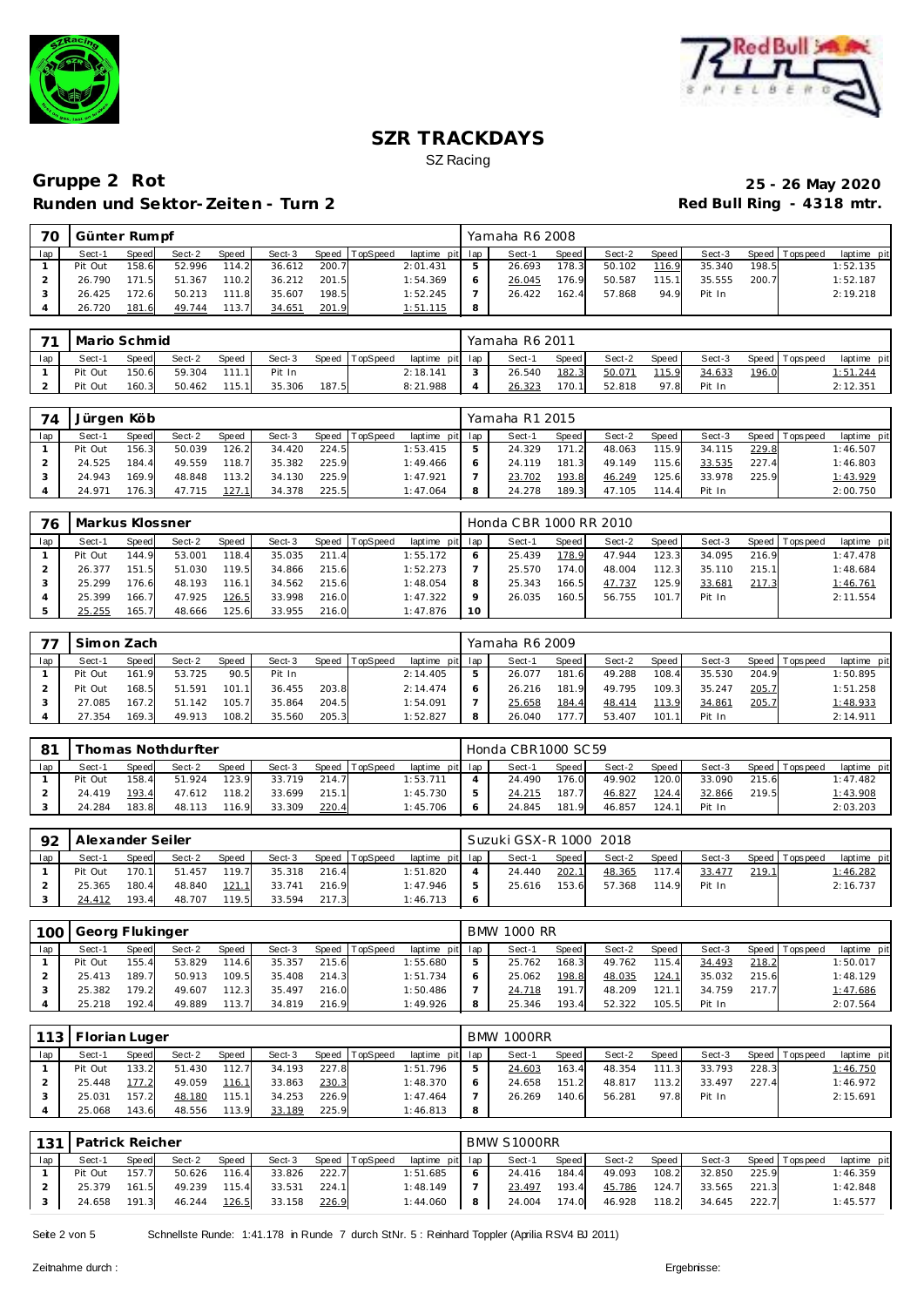



## **Gruppe 2 Rot 25 - 26 May 2020 Runden und Sektor-Zeiten - Turn 2**

| 23.610 | 206.8 | 45.893       | 125.3 | 32.641 | 226.9 | 1:42.144 |           | 24.793 | 165.2 | 52.175 | 99.4 | Pit In | 2:11.167 |
|--------|-------|--------------|-------|--------|-------|----------|-----------|--------|-------|--------|------|--------|----------|
| 24.480 | 184.8 | 47.946 122.2 |       | 33.976 | 225.0 | 1:46.402 | $10^{-7}$ |        |       |        |      |        |          |

| 137 | Daniel Graf |              |        |       |        |       |                |          |         | Kawasaki ZX10R 2009 |       |        |       |        |       |                |             |
|-----|-------------|--------------|--------|-------|--------|-------|----------------|----------|---------|---------------------|-------|--------|-------|--------|-------|----------------|-------------|
| lap | Sect-1      | <b>Speed</b> | Sect-2 | Speed | Sect-3 |       | Speed TopSpeed | laptime  | pit lap | Sect-1              | Speed | Sect-2 | Speed | Sect-3 |       | Speed Topspeed | laptime pit |
|     | Pit Out     | 156.5        | 48.240 | 119.2 | 34.574 | 219.5 |                | 1:51.038 |         | 24.238              | 184.  | 48.941 | 118.7 | 34.191 | 208.5 |                | 1:47.370    |
|     | 25.042      | 204.0        | 46.479 | 107.8 | 33.569 | 222.2 |                | 1:45.090 |         | 24.829              | 190.7 | 46.503 | 121.1 | 32.711 | 219.1 |                | 1:44.043    |
|     | 23.585      | 209.2        | 45.320 | 128.6 | 32.674 | 221.3 |                | 1:41.579 |         | 24.690              | 189.0 | 46.630 | 124.7 | Pit In |       |                | 2:05.900    |

| 141 |         |       | JH Christian Lobmayr |       |        |       |                |                 |    | Yamaha R6 |       |        |       |        |       |                |             |
|-----|---------|-------|----------------------|-------|--------|-------|----------------|-----------------|----|-----------|-------|--------|-------|--------|-------|----------------|-------------|
| lap | Sect-1  | Speed | Sect-2               | Speed | Sect-3 |       | Speed TopSpeed | laptime pit lap |    | Sect-1    | Speed | Sect-2 | Speed | Sect-3 |       | Speed Topspeed | laptime pit |
|     | Pit Out | 178.0 | 47.627               | 125.3 | 33.058 | 208.1 |                | 1:44.853        |    | 24.035    | 214.2 | 46.495 | 131.4 | 33.472 | 206.1 |                | 1:44.002    |
|     | 24.433  | 199.5 | 46.368               | 126.8 | 32.803 | 207.3 |                | 1:43.604        |    | 24.115    | 212.1 | 46.268 | 117.1 | 32.465 | 206.9 |                | 1:42.848    |
|     | 24.213  | 204.4 | 44.639               | 133.0 | 32.638 | 209.3 |                | 1:41.490        | 8  | 24.235    | 205.6 | 45.329 | 130.8 | 32.631 | 207.3 |                | 1:42.195    |
|     | 24.807  | 176.9 | 45.352               | 138.8 | 31.757 | 208.1 |                | 1:41.916        |    | 27.476    | 157.0 | 54.996 | 122.2 | Pit In |       |                | 2:14.654    |
|     | 24.197  | 196.9 | 46.087               | 113.2 | 33.145 | 207.7 |                | 1:43.429        | 10 |           |       |        |       |        |       |                |             |

| 150 | Johann Plank |       |                |       |        |       |                |                 |             | Yamaha R6 2007 |       |        |       |        |       |                |             |
|-----|--------------|-------|----------------|-------|--------|-------|----------------|-----------------|-------------|----------------|-------|--------|-------|--------|-------|----------------|-------------|
| lap | Sect-1       | Speed | Sect-2         | Speed | Sect-3 |       | Speed TopSpeed | laptime pit lap |             | Sect-1         | Speed | Sect-2 | Speed | Sect-3 |       | Speed Topspeed | laptime pit |
|     | Pit Out      |       | 103.1 1:07.385 | 87.7  | 39.164 | 193.5 |                | 2:18.918        | $5^{\circ}$ | 27.696         | 144.7 | 53.703 | 103.4 | 36.849 | 193.9 |                | 1:58.248    |
|     | 29.027       | 136.5 | 56.663         | 98.9  | 37.308 | 194.6 |                | 2:02.998        | 6           | 27.718         | 143.6 | 52.660 | 107.6 | 36.149 | 194.2 |                | 1:56.527    |
|     | 28.536       | 136.1 | 54.549         | 97.5  | 37.176 | 187.2 |                | 2:00.261        |             | 28.202         | 149.8 | 56.655 | 89.7  | Pit In |       |                | 2:18.377    |
|     | 28.230       | 145.7 | 54.404         | 104.4 | 36.653 | 196.7 |                | 1:59.287        | 8           |                |       |        |       |        |       |                |             |

| 175 | Hubert Gruber |              |        |       |        |       |                |                 | Honda CBR 1000 |       |        |       |        |       |                |             |
|-----|---------------|--------------|--------|-------|--------|-------|----------------|-----------------|----------------|-------|--------|-------|--------|-------|----------------|-------------|
| lap | Sect-1        | <b>Speed</b> | Sect-2 | Speed | Sect-3 |       | Speed TopSpeed | laptime pit lap | Sect-1         | Speed | Sect-2 | Speed | Sect-3 |       | Speed Topspeed | laptime pit |
|     | Pit Out       | 161.2        | 54.133 | 102.5 | 36.266 | 207.7 |                | 1:56.288        | 26.255         | 174.6 | 49.669 | 118.4 | 34.778 | 210.1 |                | 1:50.702    |
|     | 26.795        | 169.1        | 51.610 | 114.9 | 35.722 | 206.1 |                | 1:54.127        | 26.400         | 154.5 | 50.446 | 118.2 | 35.019 | 207.7 |                | 1:51.865    |
|     | 26.225        | 163.4        | 49.204 | 118.2 | 35.012 | 208.5 |                | 1:50.441        | 25.954         | 163.9 | 49.551 | 121.1 | 34.626 | 207.3 |                | 1:50.131    |
|     | 25.702        | 170.4        | 50.457 | 127.4 | 35.022 | 209.3 |                | 1:51.181        | 25.921         | 164.4 | 56.081 | 100.0 | Pit In |       |                | 2:10.454    |

| 194 |         | Franz Schreder |        |       |        |           |                 |                 | Aprilia RSV 2014 |       |        |       |        |       |                |             |
|-----|---------|----------------|--------|-------|--------|-----------|-----------------|-----------------|------------------|-------|--------|-------|--------|-------|----------------|-------------|
| lap | Sect-1  | Speed          | Sect-2 | Speed | Sect-3 | Speed   T | <b>TopSpeed</b> | laptime pit lap | Sect-1           | Speed | Sect-2 | Speed | Sect-3 |       | Speed Topspeed | laptime pit |
|     | Pit Out | 173.7          | 48.432 | 128.0 | 34.331 | 216.4     |                 | 1:49.984        | 24.214           | 196.9 | 45.849 | 124.7 | 33.340 | 216.4 |                | 1:43.403    |
|     | 24.387  | 199.9          | 46.914 | 123.6 | 33.337 | 218.2     |                 | 1:44.638        | 24.480           | 194.5 | 46.277 | 112.7 | 33.932 | 218.2 |                | 1:44.689    |
|     | 24.381  | 201.0          | 47.185 | 127.7 | 33.400 | 218.2     |                 | 1:44.966        | 24.211           | 188.3 | 47.225 | 121.6 | 33.565 | 216.9 |                | 1:45.001    |
|     | 24.206  | 190.3          | 46.366 | 127.7 | 33.484 | 217.3     |                 | 1:44.056        | 26.183           | 161.5 | 57.431 | 98.4  | Pit In |       |                | 2:15.364    |

| 379 |         |       | Karl Werner Riedler |       |        |       |                |                 |   | Kawasaki ZX6r 2011 |       |        |       |        |       |                 |             |
|-----|---------|-------|---------------------|-------|--------|-------|----------------|-----------------|---|--------------------|-------|--------|-------|--------|-------|-----------------|-------------|
|     | Sect-1  | Speed | Sect-2              | Speed | Sect-3 |       | Speed TopSpeed | laptime pit lap |   | Sect-1             | Speed | Sect-2 | Speed | Sect-3 |       | Speed Tops peed | laptime pit |
|     | Pit Out | 124.2 | 56.385              | 105.3 | 37.046 | 192.9 |                | 2:07.104        | 5 | 25.833             | 183.8 | 48.638 | 117.1 | 34.947 | 193.5 |                 | 1:49.418    |
|     | 26.157  | 171.8 | 50.048              | 118.7 | 35.486 | 196.4 |                | 1:51.691        | 6 | 25.868             | 183.8 | 49.025 | 119.7 | 34.599 | 190.8 |                 | 1:49.492    |
|     | 26.038  | 168.8 | 48.348              | 124.4 | 34.371 | 196.4 |                | 1:48.757        |   | 26.173             | 184.8 | 55.067 | 87.4  | Pit In |       |                 | 2:13.297    |
|     | 25.843  | 183.2 | 48.516              | 116.6 | 34.345 | 196.7 |                | 1:48.704        | 8 |                    |       |        |       |        |       |                 |             |

|     | 553   Emanuel Gratochwill |       |        |              |        |       |                |                 |   |        |              |        |       |        |       |                 |             |
|-----|---------------------------|-------|--------|--------------|--------|-------|----------------|-----------------|---|--------|--------------|--------|-------|--------|-------|-----------------|-------------|
| lap | Sect-1                    | Speed | Sect-2 | <b>Speed</b> | Sect-3 |       | Speed TopSpeed | laptime pit lap |   | Sect-1 | <b>Speed</b> | Sect-2 | Speed | Sect-3 |       | Speed Tops peed | laptime pit |
|     | Pit Out                   | 158.6 | 52.421 | 117.4        | 34.683 | 213.9 |                | 1:54.819        | ь | 25.013 | 178.9        | 48.311 | 121.1 | 34.242 | 210.9 |                 | 1:47.566    |
|     | 24.694                    | 177.7 | 48.735 | 118.2        | 34.568 | 210.1 |                | 1:47.997        | 6 | 24.754 | 186.0        | 48.804 | 120.8 | 33.863 | 211.8 |                 | 1:47.421    |
|     | 24.883                    | 174.3 | 48.132 | 123.0        | 34.661 | 212.2 |                | 1:47.676        |   | 24.991 | 177.7        | 48.327 | 128.0 | 34.435 | 207.7 |                 | 1:47.753    |
|     | 24.749                    | 178.9 | 48.992 | 118.7        | 34.482 | 210.1 |                | 1:48.223        | 8 | 25.902 | 168.8        | 56.286 | 103.1 | Pit In |       |                 | 2:09.715    |

| 610 | Stefan Buchner |       |        |              |        |       |                |                 | Kawasaki ZX10R 2004 |       |        |         |        |       |                 |                 |
|-----|----------------|-------|--------|--------------|--------|-------|----------------|-----------------|---------------------|-------|--------|---------|--------|-------|-----------------|-----------------|
| lap | Sect-1         | Speed | Sect-2 | <b>Speed</b> | Sect-3 |       | Speed TopSpeed | laptime pit lap | Sect-1              | Speed | Sect-2 | Speed I | Sect-3 |       | Speed Tops peed | laptime pit     |
|     | Pit Out        | 163.2 | 51.941 | 125.0        | 34.247 | 207.3 |                | 1:52.480        | 24.605              | 209.2 | 46.451 | 22.2    | 33.469 | 207.7 |                 | <u>1:44.525</u> |
|     | 25.221         | 193.8 | 47.463 | 118.7        | 33.798 | 208.5 |                | 1:46.482        | 24.823              | 193.8 | 48.868 | 113.0   | 34.562 | 207.3 |                 | 1:48.253        |
|     | 25.218         | 192.0 | 47.733 | 116.4        | 33.487 | 208.5 |                | 1:46.438        | 24.954              | 202.5 | 46.647 | 121.1   | 34.125 | 206.5 |                 | 1:45.726        |
|     | 25.039         | 189.0 | 48.185 | 123.6        | 33.549 | 207.7 |                | 1:46.773        | 25.020              | 196.6 | 48.334 | 125.3   | Pit In |       |                 | 1:57.983        |

|     |         |       | Michael Pfeifenberger |       |        |       |                |                 |     | Yamaha R1 2010 |       |        |         |        |       |                 |             |
|-----|---------|-------|-----------------------|-------|--------|-------|----------------|-----------------|-----|----------------|-------|--------|---------|--------|-------|-----------------|-------------|
| lap | Sect-1  | Speed | Sect-2                | Speed | Sect-3 |       | Speed TopSpeed | laptime pit lap |     | Sect-1         | Speed | Sect-2 | Speed I | Sect-3 |       | Speed Tops peed | laptime pit |
|     | Pit Out | 154.3 | 52.145                | 119.2 | 34.245 | 207.7 |                | 1:54.705        |     | 25.177         | 176.3 | 49.318 | 120.0   | 34.140 | 208.1 |                 | 1:48.635    |
|     | 26.136  | 176.9 | 49.834                | 112.3 | 35.393 | 210.5 |                | 1:51.363        |     | 25.529         | 178.3 | 49.023 | 121.9   | 35.105 | 212.6 |                 | 1:49.657    |
|     | 25.855  | 166.5 | 50.775                | 115.6 | 35.374 | 214.7 |                | 1:52.004        |     | 25.351         | 187.0 | 50.818 | 100.7   | Pit In |       |                 | 2:01.598    |
|     | 25.331  | 181.9 | 48.980                | 119.2 | 34.082 | 214.7 |                | 1:48.393        | - 8 |                |       |        |         |        |       |                 |             |

Seite 3 von 5 Schnellste Runde: 1:41.178 in Runde 7 durch StNr. 5 : Reinhard Toppler (Aprilia RSV4 BJ 2011)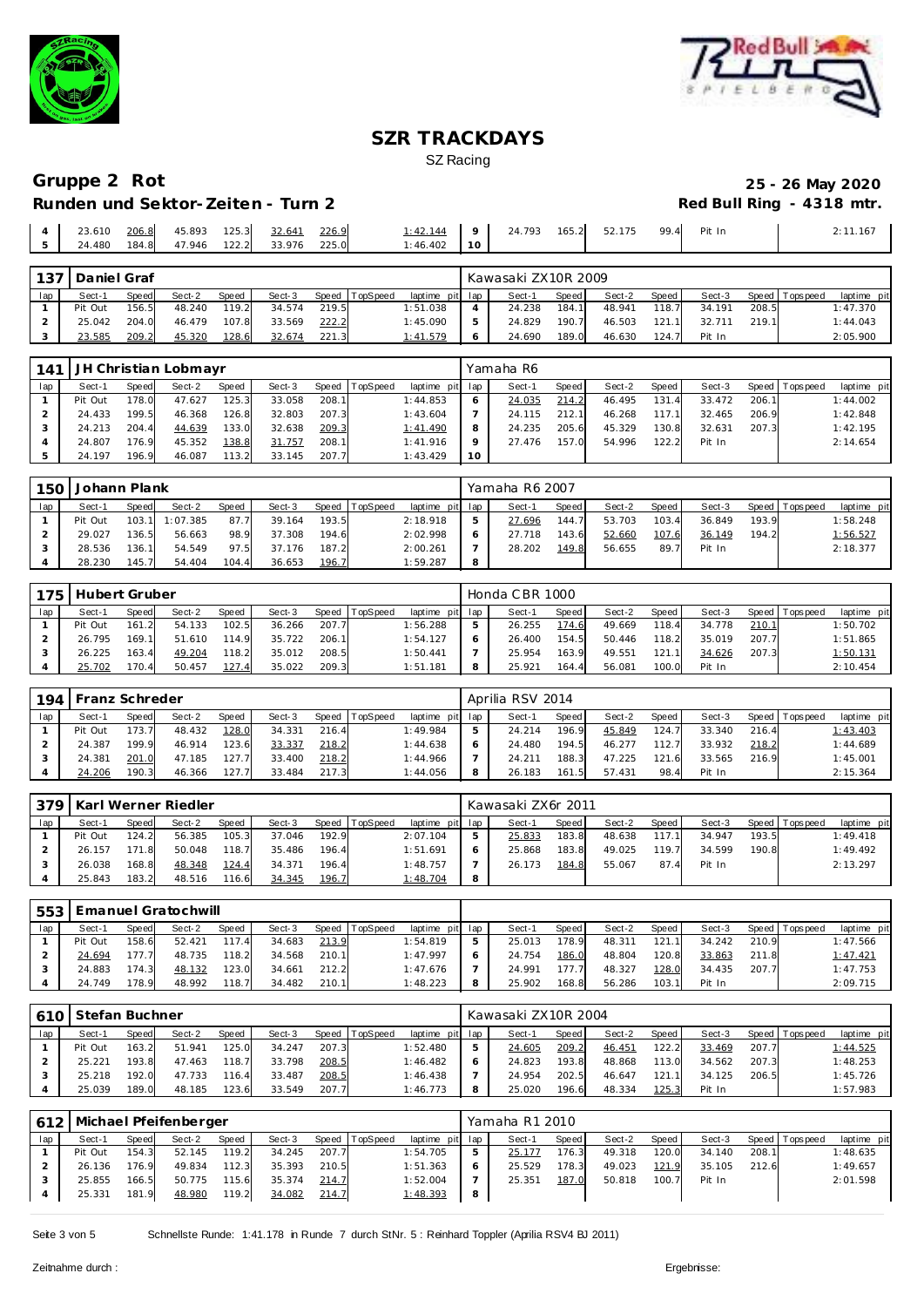



# **Gruppe 2 Rot 25 - 26 May 2020** Runden und Sektor-Zeiten - Turn 2 **Red Bull Ring - 4318 mtr.**

| 613 |         | Daniel Luger<br>Speed  <br>TopSpeed<br>Sect-2<br>Sect-3<br><b>Speed</b><br>Speed<br>128.3<br>49.539<br>158.4<br>197.8<br>35.006 |        |       |        |       |  |                 | Kawasaki ZX6R 2005 |         |        |       |        |       |                 |             |
|-----|---------|---------------------------------------------------------------------------------------------------------------------------------|--------|-------|--------|-------|--|-----------------|--------------------|---------|--------|-------|--------|-------|-----------------|-------------|
|     | Sect-1  |                                                                                                                                 |        |       |        |       |  | laptime pit lap | Sect-1             | Speed I | Sect-2 | Speed | Sect-3 |       | Speed Tops peed | laptime pit |
|     | Pit Out |                                                                                                                                 |        |       |        |       |  | 1:51.604        | 25.964             | 184.8   | 47.978 | 132.4 | 34.077 | 198.5 |                 | 1:48.019    |
|     | 26.880  | 170.7                                                                                                                           | 49.282 | 120.0 | 35.743 | 199.3 |  | 1:51.905        | 25.970             | 177.7   | 50.365 | 109.5 | 35.713 | 197.4 |                 | 1:52.048    |
|     | 26.297  | 165.9                                                                                                                           | 49.278 | 128.6 | 34.915 | 197.8 |  | 1:50.490        | 26.473             | 173.2   | 49.639 | 113.0 | Pit In |       |                 | 2:02.879    |
|     | 26.163  | 73.2                                                                                                                            | 48.553 | 131.1 | 35.020 | 197.1 |  | 1:49.736        |                    |         |        |       |        |       |                 |             |

| 617 |         |              | Michael Gründhammer |       |        |       |                |                 | <b>BMW 1000 RR</b> |         |        |         |        |       |                 |             |
|-----|---------|--------------|---------------------|-------|--------|-------|----------------|-----------------|--------------------|---------|--------|---------|--------|-------|-----------------|-------------|
| lap | Sect-1  | <b>Speed</b> | Sect-2              | Speed | Sect-3 |       | Speed TopSpeed | laptime pit lap | Sect-1             | Speed I | Sect-2 | Speed I | Sect-3 |       | Speed Tops peed | laptime pit |
|     | Pit Out | 154.5        | 51.837              | 112.7 | 35.522 | 211.8 |                | 1:53.429        | 24.931             | 182.9   | 48.726 | 113.7   | 34.556 | 214.3 |                 | 1:48.213    |
|     | 25.356  | 171.0        | 50.072              | 115.6 | 34.506 | 216.4 |                | 1:49.934        | 24.883             | 179.2   | 49.132 | 111.6   | 34.874 | 217.3 |                 | 1:48.889    |
|     | 25.272  | 178.6        | 48.141              | 115.6 | 34.449 | 216.0 |                | 1:47.862        | 25.694             | 173.4   | 52.328 | 103.3   | Pit In |       |                 | 2:10.032    |
|     | 25.067  | 177.4        | 48.151              | 111.8 | 34.541 | 216.4 |                | 1:47.759        |                    |         |        |         |        |       |                 |             |

| 647 | Wilfried Bucher |       |        |       |        |       |                  |                 |         | Aprilia RSV4 2014 |       |        |       |        |       |                 |             |
|-----|-----------------|-------|--------|-------|--------|-------|------------------|-----------------|---------|-------------------|-------|--------|-------|--------|-------|-----------------|-------------|
| lap | Sect-1          | Speed | Sect-2 | Speed | Sect-3 |       | Speed   TopSpeed | laptime pit lap |         | Sect-1            | Speed | Sect-2 | Speed | Sect-3 |       | Speed Tops peed | laptime pit |
|     | Pit Out         | 139.8 | 51.103 | 120.3 | 33.735 | 223.1 |                  | 1:51.338        | 5       | 23.765            | 192.7 | 45.243 | 129.5 | 32.271 | 227.4 |                 | 1:41.279    |
|     | 24.189          | 179.2 | 46.832 | 120.5 | 33.329 | 226.4 |                  | 1:44.350        | $\circ$ | 23.690            | 187.3 | 46.270 | 128.3 | 32.531 | 227.8 |                 | 1:42.491    |
|     | 23.788          | 190.3 | 47.374 | 119.2 | 33.334 | 226.9 |                  | 1:44.496        |         | 23.980            | 180.7 | 47.010 | 109.5 | Pit In |       |                 | 1:56.515    |
|     | 24.403          | 180.4 | 47.408 | 125.3 | 32.368 | 226.4 |                  | 1:44.179        | 8       |                   |       |        |       |        |       |                 |             |

| 675 | Peter Zotter |       |        |              |        |       |                 |                 | Triumph Daytona 675 |       |        |                |        |       |                |             |
|-----|--------------|-------|--------|--------------|--------|-------|-----------------|-----------------|---------------------|-------|--------|----------------|--------|-------|----------------|-------------|
| lap | Sect-1       | Speed | Sect-2 | <b>Speed</b> | Sect-3 | Speed | <b>TopSpeed</b> | laptime pit lap | Sect-1              | Speed | Sect-2 | Speed <b>i</b> | Sect-3 |       | Speed Topspeed | laptime pit |
|     | Pit Out      | 144.3 | 51.582 | 104.7        | 34.763 | 194.2 |                 | : 54.182        | 25.350              | 202.1 | 46.541 | 127.1          | 33.280 | 195.7 |                | 1:45.171    |
|     | 25.644       | 198.4 | 47.392 | 124.1        | 33.177 | 198.5 |                 | 1:46.213        | 25.529              | 204.4 | 47.494 | 115.6          | 33.451 | 197.1 |                | 1:46.474    |
|     | 25.106       | 203.7 | 46.439 | 126.5        | 33.285 | 197.1 |                 | 1:44.830        | 25.661              | 203.7 | 46.625 | 122.           | 33.457 | 194.9 |                | 1:45.743    |
|     | 25.188       | 205.6 | 46.416 | 120.0        | 33.218 | 197.4 |                 | 1:44.822        | 25.866              | 187.7 | 49.770 | 101.1          | Pit In |       |                | 2:08.944    |

| 678 | Walter Mayer |       |        |        |        |       |                |             |             | Ducati 998s 2002 |              |          |        |        |       |                 |             |
|-----|--------------|-------|--------|--------|--------|-------|----------------|-------------|-------------|------------------|--------------|----------|--------|--------|-------|-----------------|-------------|
| lap | Sect-1       | Speed | Sect-2 | Speed  | Sect-3 |       | Speed TopSpeed | laptime pit | lap         | Sect-1           | <b>Speed</b> | Sect-2   | Speed  | Sect-3 |       | Speed Tops peed | laptime pit |
|     | Pit Out      | 136.8 | 54.388 | 122.7  | 36.339 | 188.5 |                | 1:59.495    | 6           | 26.971           | 170.7        | 50.719   | 116.1. | 35.176 | 196.7 |                 | 1:52.866    |
|     | 26.969       | 158.4 | 50.971 | 119.7  | 35.568 | 196.7 |                | 1:53.508    |             | 26.163           | 179.2        | 49.996   | 114.6  | 35.070 | 196.4 |                 | 1:51.229    |
|     | 26.691       | 167.2 | 51.058 | 111.3  | 35.419 | 200.0 |                | 1:53.168    | 8           | 26.999           | 155.4        | 51.902   | 111.6  | 37.776 | 162.9 |                 | 1:56.677    |
|     | 26.745       | 176.3 | 50.527 | 119.7. | 35.293 | 196.4 |                | 1:52.565    | $\mathbf Q$ | 33.878           | 126.1        | 1:05.287 | 92.6   | Pit In |       |                 | 2:31.557    |
|     | 26.473       | 151.5 | 50.606 | 114.9  | 35.166 | 194.9 |                | 1:52.245    | 10          |                  |              |          |        |        |       |                 |             |

| 834 |         |              | Hans-Jürgen Enzesberger |       |        |       |                |                 |        | BMW HP4 2013 |       |        |         |        |       |                |             |
|-----|---------|--------------|-------------------------|-------|--------|-------|----------------|-----------------|--------|--------------|-------|--------|---------|--------|-------|----------------|-------------|
| lap | Sect-1  | <b>Speed</b> | Sect-2                  | Speed | Sect-3 |       | Speed TopSpeed | laptime pit lap |        | Sect-1       | Speed | Sect-2 | Speed I | Sect-3 |       | Speed Topspeed | laptime pit |
|     | Pit Out | 105.5        | 59.849                  | 104.4 | 40.294 | 161.4 |                | 2:12.536        | $\sim$ | 24.473       | 185.7 | 48.880 | 114.4   | 35.185 | 226.4 |                | 1:48.538    |
|     | .520    | 148.7        | 52.874                  | 112.5 | 36.143 | 219.5 |                | 2:00.537        |        | 24.159       | 177.2 | 46.964 | 118.7   | Pit In |       |                | 2:06.206    |

|     | 2-IN Christian Rabl |              |        |              |        |       |          |                 |   |        |         |          |         |        |       |                 |             |
|-----|---------------------|--------------|--------|--------------|--------|-------|----------|-----------------|---|--------|---------|----------|---------|--------|-------|-----------------|-------------|
| lap | Sect-1              | <b>Speed</b> | Sect-2 | <b>Speed</b> | Sect-3 | Speed | TopSpeed | laptime pit lap |   | Sect-1 | Speed I | Sect-2   | Speed i | Sect-3 |       | Speed Tops peed | laptime pit |
|     | Pit Out             | 147.9        | 54.023 | 112.3        | 36.459 | 207.3 |          | 1:58.300        | 5 | 26.072 | 171.5   | 50.115   | 116.1   | 34.884 | 206.5 |                 | 1:51.071    |
|     | 25.874              | 181.3        | 50.055 | 116.6        | 35.754 | 210.9 |          | 1:51.683        |   | 26.426 | 159.8   | 50.268   | 117.6   | 35.035 | 205.7 |                 | 1:51.729    |
|     | 25.879              | 169.6        | 49.691 | 121.1        | 35.007 | 208.9 |          | 1:50.577        |   | 26.096 | 161.9   | 50.504   | 132.4   | 35.176 | 205.3 |                 | 1:51.776    |
|     | 26.242              | 154.1        | 51.230 | 119.7        | 36.075 | 204.5 |          | 1:53.547        |   | 26.382 | 164.9   | 1:00.287 | 98.2    | Pit In |       |                 | 2:24.657    |

|     | 3-IN Werner Meixner |       |        |       |        |       |          |                 |               |        |       |        |       |        |       |                |                 |
|-----|---------------------|-------|--------|-------|--------|-------|----------|-----------------|---------------|--------|-------|--------|-------|--------|-------|----------------|-----------------|
| lap | Sect-               | Speed | Sect-2 | Speed | Sect-3 | Speed | TopSpeed | laptime pit lap |               | Sect-  | Speed | Sect-2 | Speed | Sect-3 |       | Speed Topspeed | laptime pit     |
|     | Pit Out             | 153.8 | 53.648 | 116.6 | 36.203 | 209.7 |          | 1:57.828        | $\mathcal{L}$ | 25.168 | 162.7 | 49.600 | 117.9 | 35.513 | 214.3 |                | <u>1:50.281</u> |
| ∠   | 25.517              | 164.7 | 51.616 | 120.0 | 35.538 | 214.7 |          | 1:52.671        |               | 24.922 | 165.2 | 50.480 | 120.0 | Pit In |       |                | 2:12.839        |

|     | 4-IN Wolfgang Riedl |       |        |       |        |       |          |                 |   |        |       |        |       |        |       |                |             |
|-----|---------------------|-------|--------|-------|--------|-------|----------|-----------------|---|--------|-------|--------|-------|--------|-------|----------------|-------------|
| lap | Sect-1              | Speed | Sect-2 | Speed | Sect-3 | Speed | TopSpeed | laptime pit lap |   | Sect-1 | Speed | Sect-2 | Speed | Sect-3 |       | Speed Topspeed | laptime pit |
|     | Pit Out             | 139.8 | 54.138 | 107.1 | 35.575 | 211.8 |          | 2:00.746        |   | 24.513 | 168.5 | 48.080 | 115.6 | 33.741 | 220.9 |                | 1:46.334    |
|     | 25.374              | 170.4 | 51.232 | 116.4 | 34.015 | 217.7 |          | 1:50.621        |   | 24.527 | 169.9 | 48.016 | 114.9 | 33.932 | 222.7 |                | 1:46.475    |
|     | 24.651              | 185.7 | 48.185 | 113.0 | 36.187 | 221.8 |          | 1:49.023        |   | 24.640 | 173.2 | 48.019 | 114.4 | 34.348 | 219.1 |                | 1:47.007    |
|     | 25.892              | 171.5 | 47.934 | 117.1 | 34.153 | 223.6 |          | 1:47.979        | 8 | 24.589 | 158.4 | 50.830 | 89.0  | Pit In |       |                | 2:07.110    |

|    | 6-IN Cedrick Mayer |       |        |       |                                              |  |  |                 |                                                     |                    |                       |  |             |  |
|----|--------------------|-------|--------|-------|----------------------------------------------|--|--|-----------------|-----------------------------------------------------|--------------------|-----------------------|--|-------------|--|
| ap | Sect-1             | Speed | Sect-2 | Speed | Sect-3 Speed TopSpeed                        |  |  | laptime pit lap | Sect-1                                              | Speed Sect-2 Speed | Sect-3 Speed Topspeed |  | laptime pit |  |
|    |                    |       |        |       | Pit Out  167.8  47.713  121.3  35.496  207.7 |  |  |                 | $1:52.276$ 4 24.534 186.4 49.781 116.4 34.609 204.5 |                    |                       |  | 1:48.924    |  |
|    |                    |       |        |       | 2 24.817 203.7 45.790 129.8 32.857 204.5     |  |  |                 | 1:43.464 5 24.582 204.0 46.364 120.5 32.976 204.2   |                    |                       |  | 1:43.922    |  |

Seite 4 von 5 Schnellste Runde: 1:41.178 in Runde 7 durch StNr. 5 : Reinhard Toppler (Aprilia RSV4 BJ 2011)